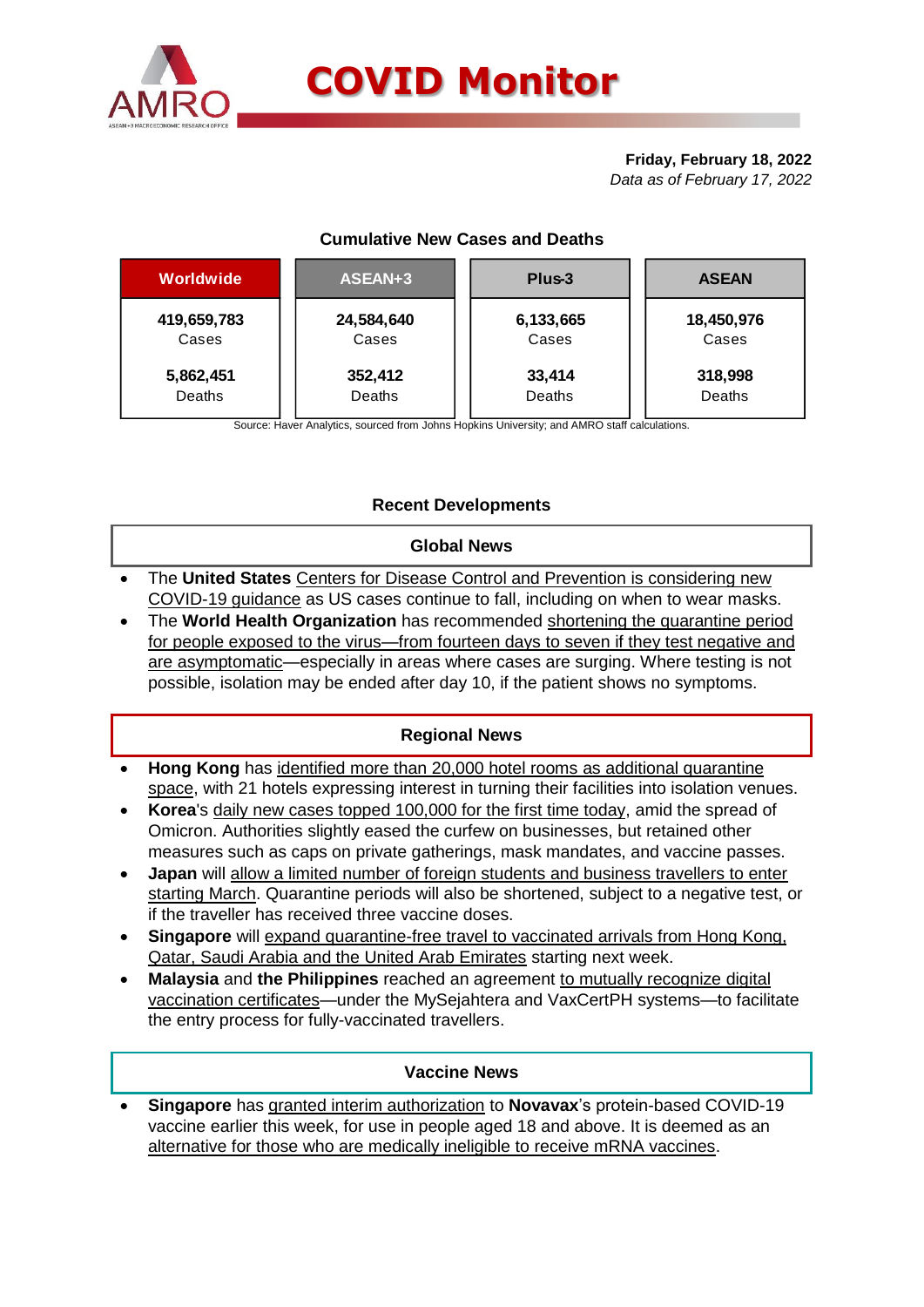|                       |          | <b>Total Cases Cases per 1M</b> | <b>New</b>                  | New Cases <sup>1</sup>   | <b>New Cases</b>         | <b>ANew</b>              | $\Delta$ % New           | <b>Total</b>  | <b>New</b>          | <b>Fatality</b> |
|-----------------------|----------|---------------------------------|-----------------------------|--------------------------|--------------------------|--------------------------|--------------------------|---------------|---------------------|-----------------|
| <b>Economy</b>        | (000)    | <b>Population</b>               | $\overline{\text{Cases}}^1$ | since $2020^2$           | per 1M Pop. <sup>1</sup> | $\text{Case} \text{s}^1$ | $\text{Case} \text{s}^1$ | <b>Deaths</b> | Deaths <sup>1</sup> | <b>Rate (%)</b> |
| Global                | 419,660  |                                 | 1,942,506                   | $\overline{\phantom{a}}$ |                          | $-563,457$               | 0.5                      | 5,862,451     | 10,281              | 1.4             |
| ASEAN+3               | 24,585   |                                 | 288,972                     |                          |                          | 54,197                   | 1.2                      | 352,412       | 561                 | 1.4             |
| Plus-3                | 6,134    |                                 | 156,524                     |                          |                          | 18,826                   | 2.9                      | 33,414        | 230                 | 0.5             |
| ASEAN                 | 18,451   |                                 | 132,448                     |                          |                          | 35,371                   | 0.7                      | 318,998       | 331                 | 1.7             |
|                       |          |                                 |                             |                          |                          |                          |                          |               |                     |                 |
| <b>China</b>          | 107      | 76                              | 87                          |                          | $\Omega$                 | 17                       | 0.1                      | 4,636         | $\Omega$            | 4.3             |
| Hong Kong, China      | 20       | 2,664                           | 609                         |                          | 80                       | 314                      | 3.4                      | 238           | 3                   | 1.2             |
| Japan                 | 4.250    | 33,796                          | 82,040                      |                          | 652                      | $-11,774$                | 2.1                      | 21,257        | 188                 | 0.5             |
| Korea                 | 1,756    | 33,729                          | 73,788                      |                          | 1,417                    | 30,270                   | 5.1                      | 7,283         | 39                  | 0.4             |
|                       |          |                                 |                             |                          |                          |                          |                          |               |                     |                 |
| Indonesia             | 4,966    | 18,402                          | 42,642                      | $\mathbf{A}$             | 158                      | 6,489                    | 0.9                      | 145,622       | 109                 | 2.9             |
| Malaysia              | 3,138    | 94,465                          | 23,256                      |                          | 700                      | 10,736                   | 0.8                      | 32,239        | 23                  | 1.0             |
| Philippines           | 3,647    | 33,140                          | 2,745                       |                          | 25                       | $-3,271$                 | 0.1                      | 55,330        | 78                  | 1.5             |
| Singapore             | 533      | 93,551                          | 13,398                      |                          | 2,350                    | 2,945                    | 2.8                      | 930           | $\overline{7}$      | 0.2             |
| Thailand              | 2,674    | 39,321                          | 16,195                      |                          | 238                      | 3,983                    | 0.6                      | 22,565        | 25                  | 0.8             |
|                       |          |                                 |                             |                          |                          |                          |                          |               |                     |                 |
| Brunei Darussalam     | 27.60    | 61,195                          | 1,161                       |                          | 2,574                    | 763                      | 5.1                      | 98            | $\Omega$            | 0.4             |
| Cambodia              | 124.79   | 7,454                           | 331                         |                          | 20                       | 191                      | 0.3                      | 3,015         | $\mathbf 0$         | 2.4             |
| Lao PDR               | 140.35   | 19,316                          | 335                         |                          | 46                       | $-51$                    | 0.2                      | 602           | 3                   | 0.4             |
| Myanmar               | 556.26   | 10.421                          | 2,050                       |                          | 38                       | 1,336                    | 0.4                      | 19,319        |                     | 3.5             |
| Vietnam               | 2,643.02 | 27,415                          | 30,334                      |                          | 315                      | 12,250                   | 1.2                      | 39,278        | 84                  | 1.5             |
|                       |          |                                 |                             |                          |                          |                          |                          |               |                     |                 |
| Australia             | 2,990    | 115,112                         | 19,417                      |                          | 748                      | $-5,895$                 | 0.7                      | 4,833         | 51                  | 0.2             |
| Brazil                | 27,940   | 132.182                         | 114,938                     |                          | 544                      | $-31,870$                | 0.4                      | 642,156       | 831                 | 2.3             |
| France                | 21,490   | 330,645                         | 93,678                      |                          | 1,441                    |                          | 0.4                      | 133,219       | 257                 | 0.6             |
| Germany               | 13,309   | 160,394                         | 177,233                     |                          | 2,136                    | $-14,877$                | 1.4                      | 120,997       | 187                 | 0.9             |
| India                 | 42,775   | 31,233                          | 34,168                      |                          | 25                       | $-49,178$                | 0.1                      | 510,865       | 527                 | 1.2             |
| <b>United Kingdom</b> | 18,629   | 276,986                         | 66,643                      |                          | 991                      | $-12,552$                | 0.4                      | 160,785       | 232                 | 0.9             |
| <b>United States</b>  | 77,734   | 234,808                         | 118,982                     |                          | 359                      | $-88,916$                | 1.2                      | 927,233       | 2,207               | 1.2             |

#### **ASEAN+3 and Selected Economies: COVID-19 Cases and Deaths**

Source: Haver Analytics, sourced from Johns Hopkins University; and AMRO staff calculations.

1/ Values show the 7-day average.

2/ Since January 31, 2020.

### **ASEAN+3 and Selected Economies: Cumulative Vaccines Administered**



## **ASEAN+3 and Selected Economies: Vaccination Progress**



Source: Haver Analytics, sourced from Our World in Data; and AMRO staff calculations. 7-Feb-21 11-Jun-21 13-Oct-21 14-Feb-22

Note: Single vaccination doses only. This does not measure the number of people vaccinated, as two doses are required with most available vaccines. Data is reported at irregular intervals; numbers show latest available.

Sources: Our World in Data via Haver Analytics; and AMRO staff calculations. Note: Percent of fully vaccinated population shows the number of people who received all doses prescribed by the vaccination protocol (e.g. one dose of a single-dose vaccine, or two doses of a two-dose vaccine).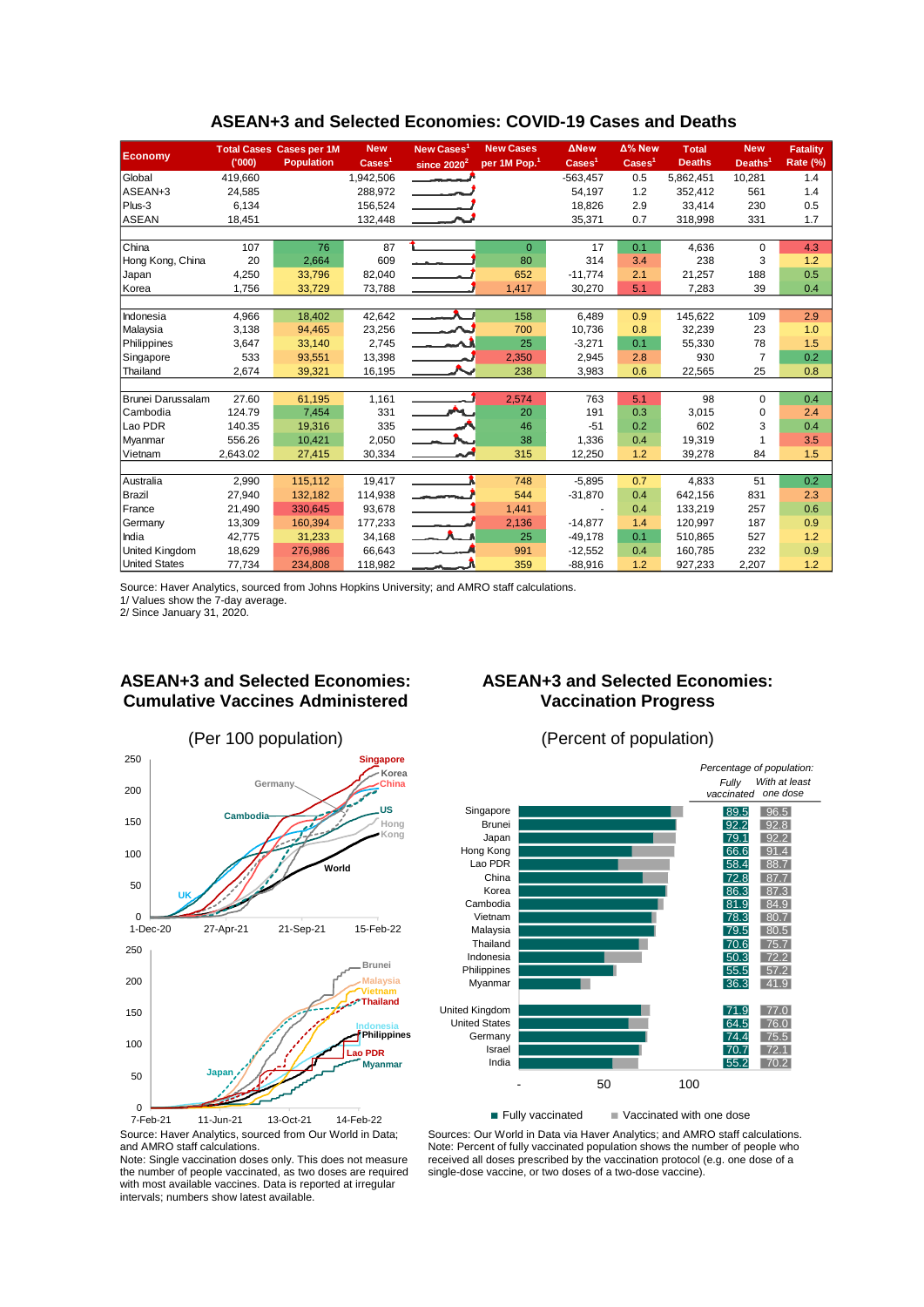

Source: Haver Analytics, sourced from Johns Hopkins University; and AMRO staff calculations.



3